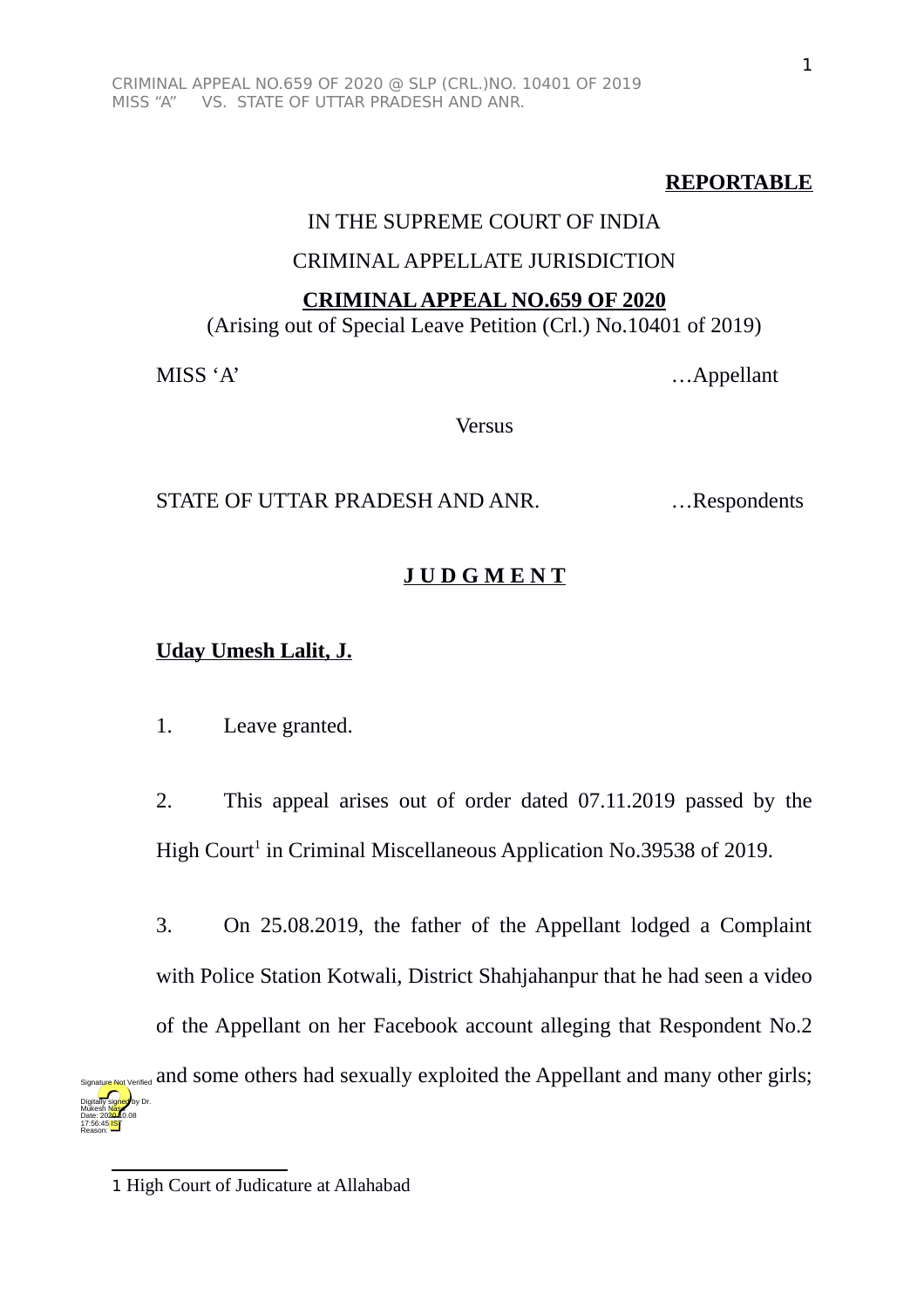that the Appellant was not contactable; that he was apprehending danger to the Appellant; and that prompt action be taken in the matter.

4. Thereafter, pursuant to a complaint filed by one Mr. Om Singh, Advocate, to the effect that he looked after the legal work of the Ashram run by Respondent No.2; and that an unknown person had threatened that unless Rupees Five Crores were paid, the reputation of Respondent No.2 in the society would be harmed. Said Complaint was immediately registered as FIR No. 442 of 2019.

5. The Complaint filed by the father of the Appellant was registered two days later as FIR No.445 of 2019 in respect of offences of abduction and sexual harassment under Sections 506 and 364 of Indian Penal Code (for short, 'IPC').

6. The Facebook video of the Appellant having gone viral, letters were written to this Court by some advocates whereafter Suo Motu Writ Petition (Crl.) No. 2 of 2019 was registered in this Court. On 30.08.2019 it was reported to this Court that the Appellant was found in District Dausa of State of Rajasthan. On 30.08.2019, this Court recorded the statement of the Appellant that she did not intend to go back to Uttar Pradesh but would meet her parents in Delhi. Certain directions were therefore passed.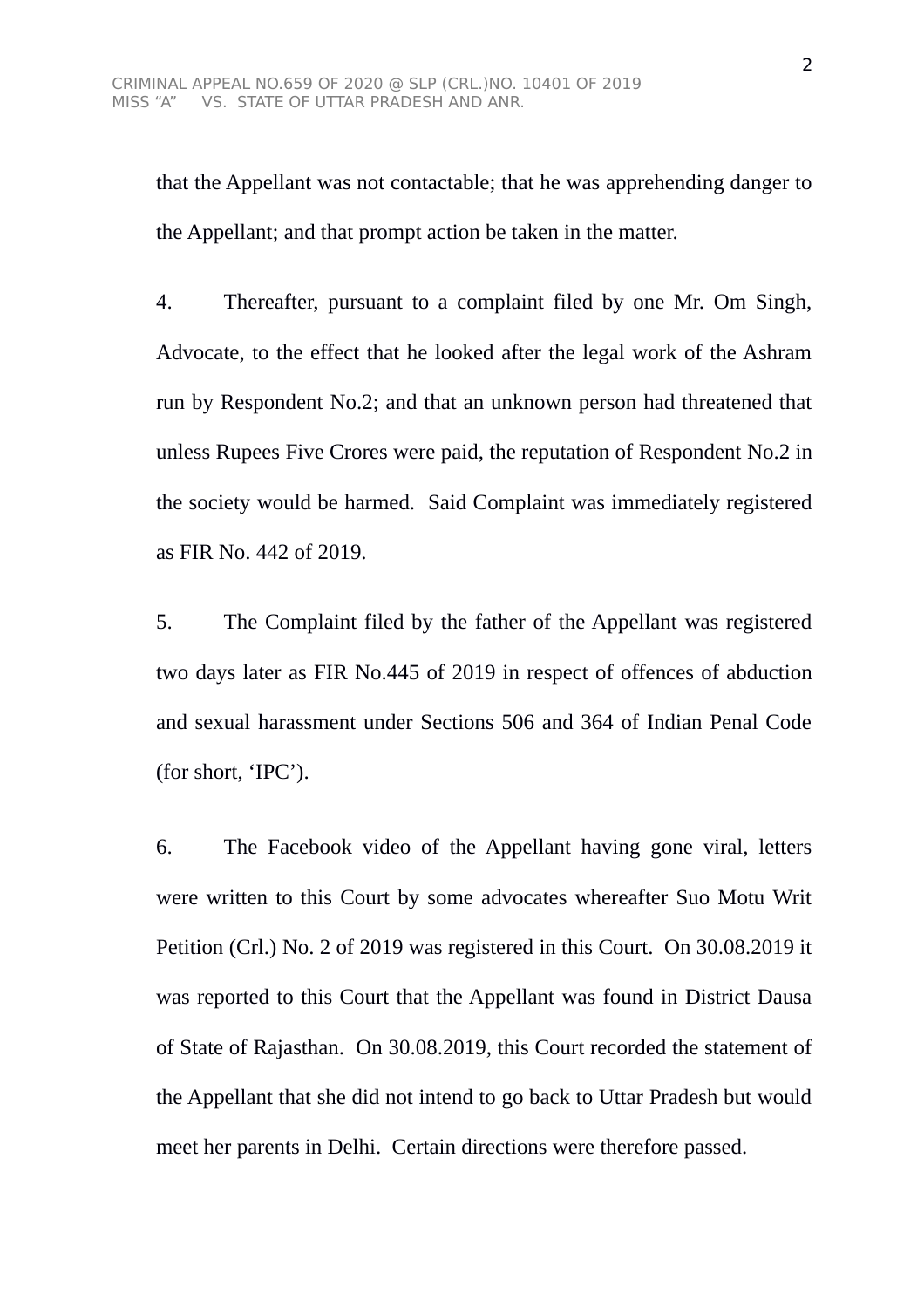#### 7. In its Order dated 02.09.2019, this Court observed:-

"We are not expressing any opinion regarding the grievances expressed by the girl Miss "A" and apprehensions of her parents. All that we wish to point out is that the correctness of the grievances/apprehension has to be addressed as per the procedure established in law.

In view of above, we direct the Chief Secretary, State of Uttar Pradesh, to constitute a Special Team headed by a police officer in the rank of the Inspector General of Police to be assisted by the Superintendent of Police and a team of police officers to enquire into the grievances expressed by Miss "A" and insofar as the apprehension expressed by the parents of Miss "A".

At this stage, Mr. Vikramjit Banerjee, learned Additional Solicitor General, representing the State of Uttar Pradesh along with Ms. Aishwarya Bhati, learned Additional Advocate General, has submitted that an FIR No.0445 dated 27.08.2019, against the management of the Institution has been registered under Section 364 and 506 IPC., based on the complaint lodged by the complainant-father of the girl Miss "A". Mr. Vikramjit Banerjee has also submitted that a cross FIR No. 0442 dated 25.08.2019 has been registered.

The investigation team to be constituted shall take note of both the FIRs and proceed with the investigation in accordance with law in both the investigations and file status report before the High Court.

Considering the facts and circumstances of the case, we request the Chief Justice of the High Court of Judicate at Allahabad to constitute a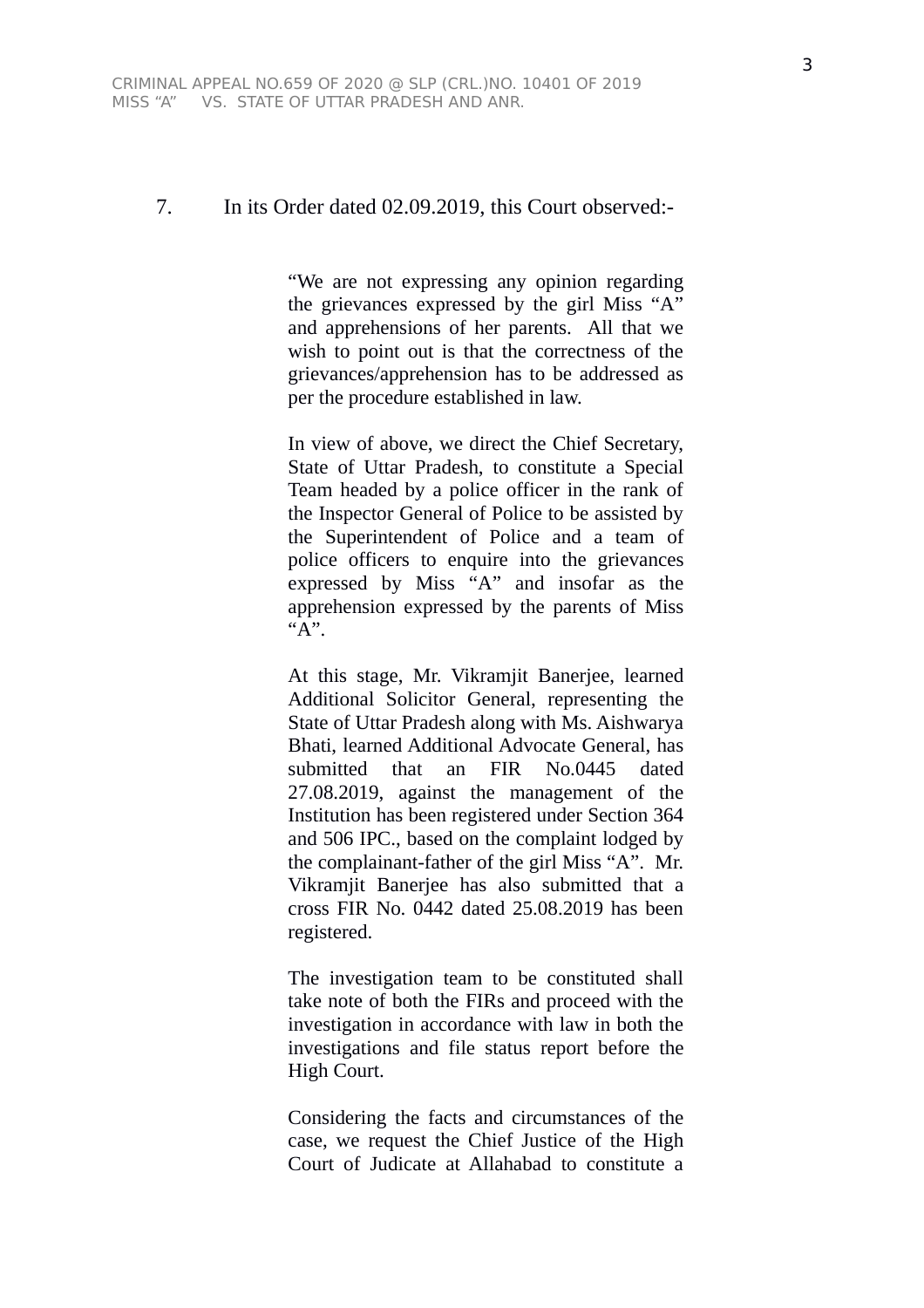Bench to monitor the investigations in this regard.

Insofar as the apprehension expressed by the father of the girl about their safety, we direct the Chief Secretary, State of Uttar Pradesh, to direct the Superintendent of Police of the concerned district, namely, Shahjahanpur, to afford protection to the parents and family members of the girl on assessing the threat perception. We request the High Court to also review the protection accorded to the family members of Miss "A" and pass appropriate orders."

8. Accordingly, Special Investigation Team (SIT) was set up and the statement of the Appellant was recorded on 16.09.2019 by Judicial Magistrate under Section 164 of the Code of Criminal Procedure (for short, 'the Code'). On 17.09.2019, an application was filed by the Appellant that there were certain lapses while recording her statement under Section 164 of the Code. On 17.09.2019 itself, an application was moved by Respondent No.2 seeking certified copy of the statement of the Appellant under Section 164 of the Code. The application was rejected by the Additional District and Sessions Judge, Shahjahanpur, by order dated 19.09.2019. Relying on the decision of this Court in *State of Karnataka by Nonavinakere Police vs. Shivanna alias Tarkari Shivanna[2](#page-3-0)* , it was stated:-

> "… …If the copy of statement under section 164 is provided at this preliminary stage of investigation

<span id="page-3-0"></span><sup>2</sup> (2014) 8 SCC 913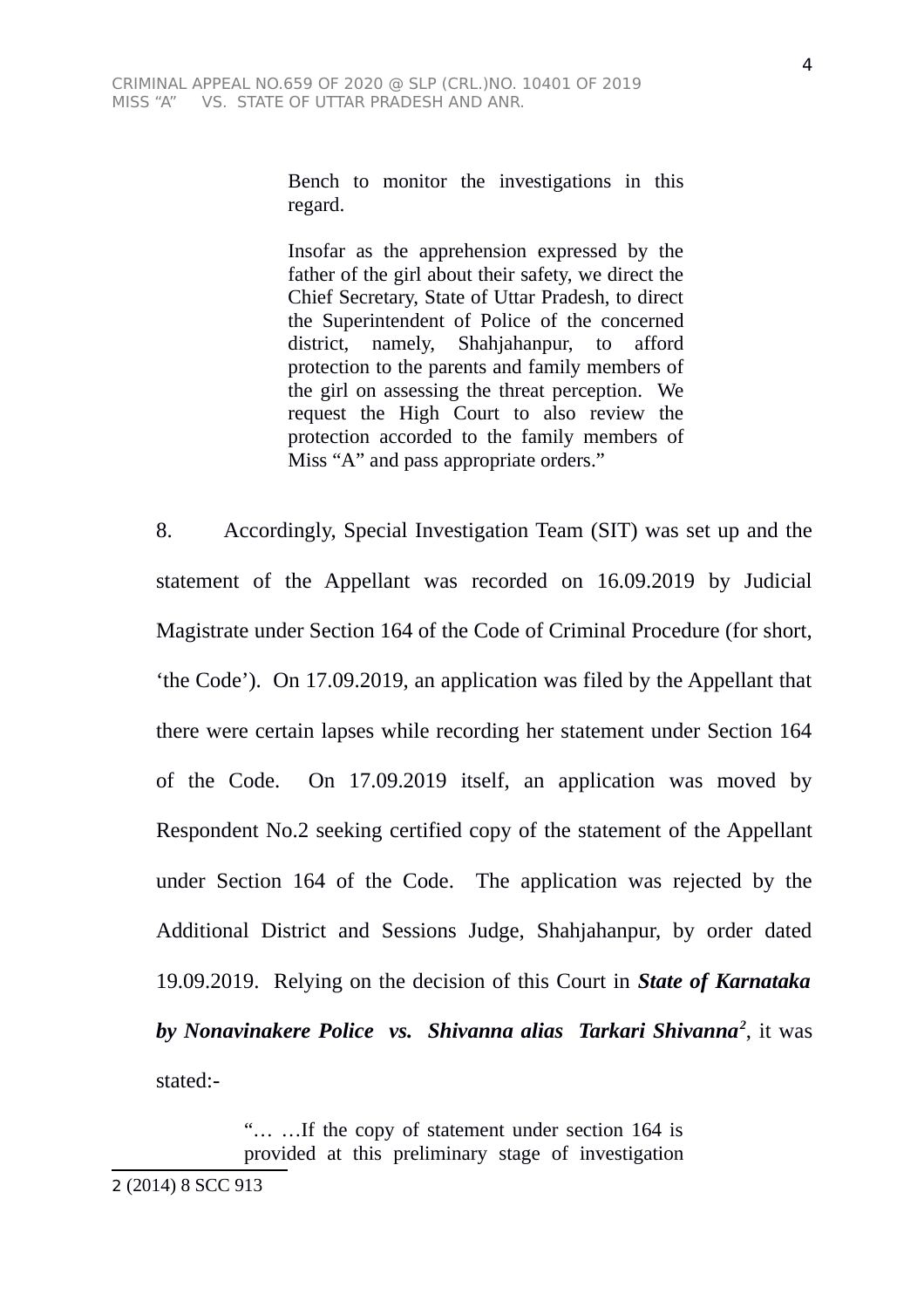then besides spilling all the beans of investigation before the concerned person(s) who shall also come to know names of all the key witness(es) involved in this case, the health and safety of the victim(s) but also that of all the key witnesses will be in peril. It is also very likely that of all affected and concerned person(s) will leave no stone unturned in influencing the investigation itself and all key witnesses in their favour much before any report is made under S.173 CrPC. All this is surely bound to 'dent' the prosecution case. However, once the investigation is over and a report is filed under section 173 of CrPC at that stage the copy of the statement under Section 164 CrPC along with other relevant documents can be asked by the concerned person.

In view of the above, application filed by the learned counsel of the applicant Swami Chinmyanand Saraswati to obtain copy of the statement under Section 164 of CrPC is rejected for all the reasons discussed above."

9. On 20.09.2019 Respondent No.2 was arrested and his application for bail was rejected by the Chief Judicial Magistrate, Shahjahanpur on 23.09.2019. On 22.10.2019 Criminal Miscellaneous Application No.39538 of 2019 was filed by Respondent No.2 in the High Court challenging the order dated 19.09.2019. On 05.11.2019 charge-sheets were filed by SIT in connection with FIR No. 442 of 2019 and FIR No. 445 of 2019. The charge-sheet filed in Crime registered pursuant to FIR No. 445 of 2019 states that Respondent No.2 committed offences punishable under Sections 376C, 354D, 342, 506 of IPC.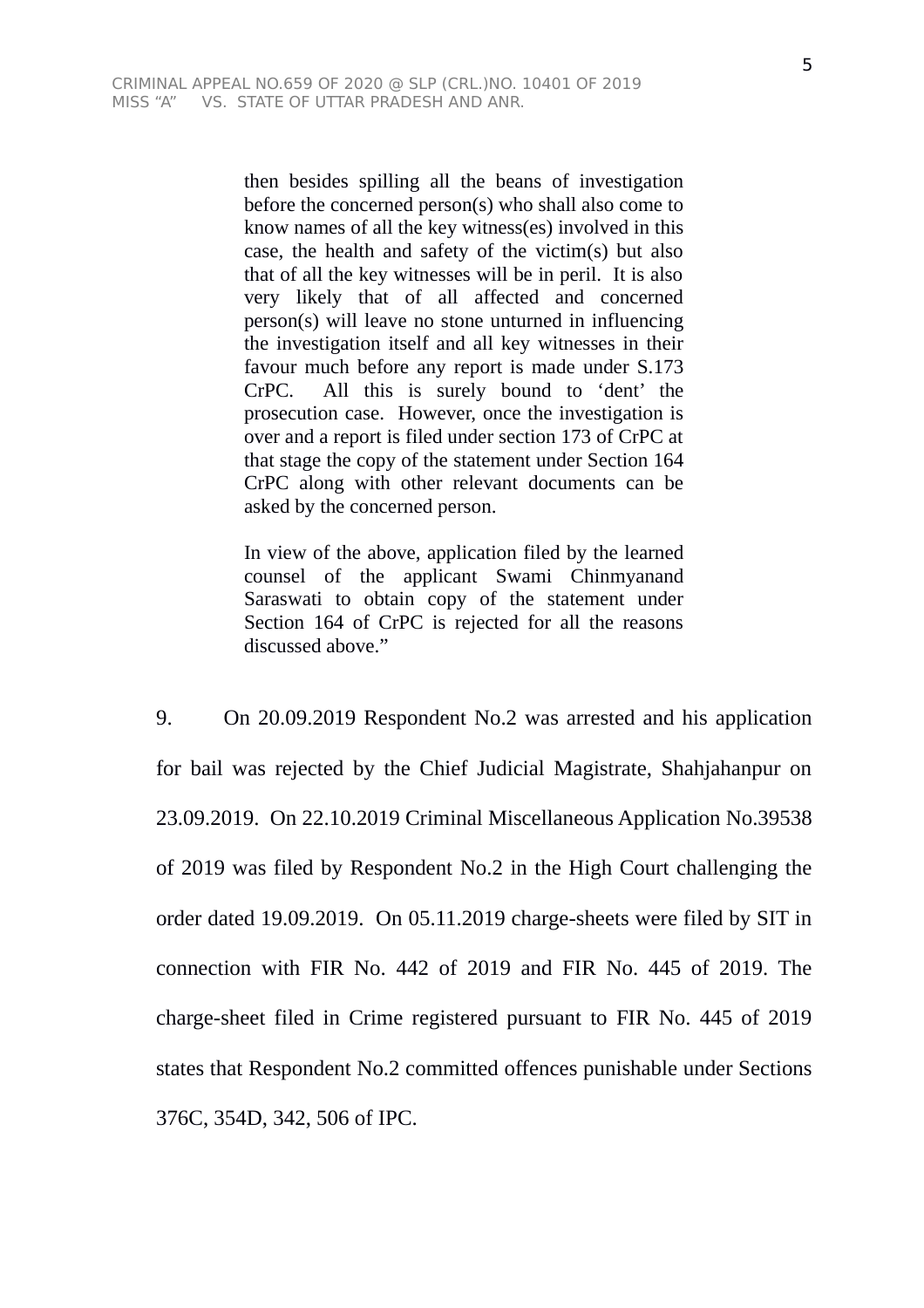10. On 07.11.2019, Criminal Miscellaneous Application No. 39538 of

2019 was allowed by the High Court. The following observations from the

decision of the Division Bench of the High Court in *Raju Janki Yadav vs.*

*State of U.P. and others[3](#page-5-0)* were relied upon :-

"On these terms, we are of the view that any application, if made, by any concerned person to obtain a copy of the statement under Section 164 Cr.P.C., the same could never be denied to him if he is ready to pay the costs admissible under Rules. …"

The High Court also recorded the statement of the learned

Advocate for the State as under:-

"Learned A.G.A. had sought time to seek instructions for taking up the matter. Now he has received the instructions. He has stated that a copy of the statement of victim recorded under Section 164 Cr.P.C. ought to have been given to accused-applicant. Impugned order has been erroneously passed by the trial court by which it had refused to provide a copy of the statement of the victim recorded under Section 164 Cr.P.C. to the accused-applicant."

The High Court found that the decision of this Court in *Shivanna<sup>2</sup>*

would not get attracted for the following reason:-

"It was argued by the learned counsel for the applicant that the said directions were issued only for the police to be followed and not to the Court. I agree with the said argument and I am of the opinion that correct law has been laid down by the Division Bench

<span id="page-5-0"></span><sup>3</sup> (2012) 6 All LJ 486 = Criminal Miscellaneous Writ Petition No.3567 of 2012 decided on 08.05.2012.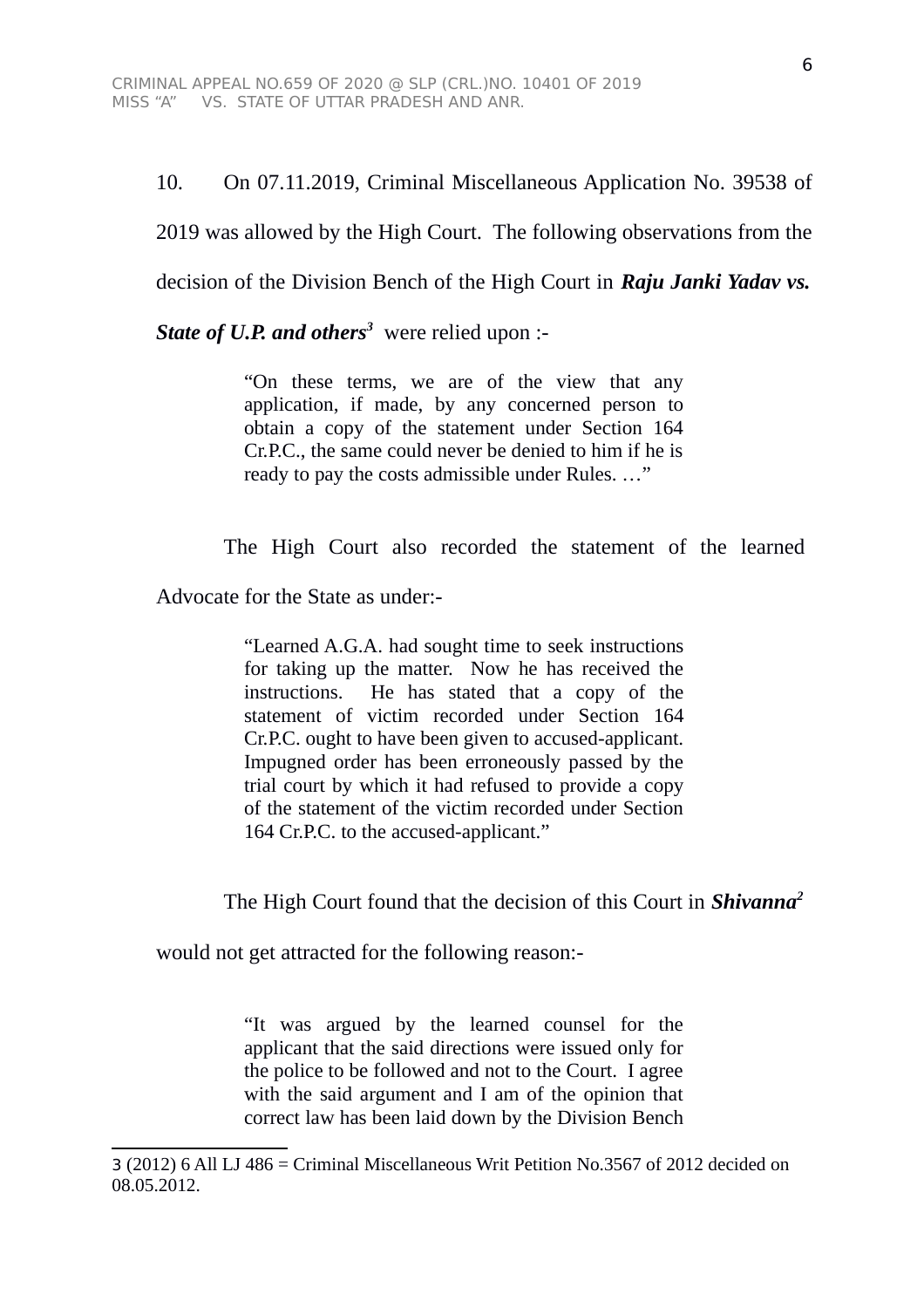of this Court in the case of Raju (supra), in view of that it was bounden duty of the trial court to provide a certified copy of the statement of the victim recorded under Section 164 Cr.P.C. to the applicant subject to payment of usual charges.

Accordingly, the impugned order is set aside and it is directed that trial court shall provide a certified copy of the statement of victim recorded under Section 164 Cr.P.C. to the applicant subject to payment of usual charges."

11. Before the Appellant could challenge the decision of the High Court, by filing the instant Special Leave Petition on 13.11.2019, a copy of her statement recorded under Section 164 of the Code was made over to Respondent No.2.

12. When this Appeal was taken up for hearing, the learned Advocate for the Appellant reported *"no instructions"* in the matter and prayed for withdrawal of appearance. Since the matter raised questions of law, we rejected the prayer and proceeded to hear the learned counsel for the parties.

13. The directions issued by this Court in *Shivanna<sup>2</sup>* were in the following backdrop:-

> **"2.** We had noted that the Fast Track Courts no doubt are being constituted for expeditious disposal of cases involving the charge of rape at the trial stage, but we are perturbed and anguished to notice that although there are Fast Track Courts for disposal of such cases,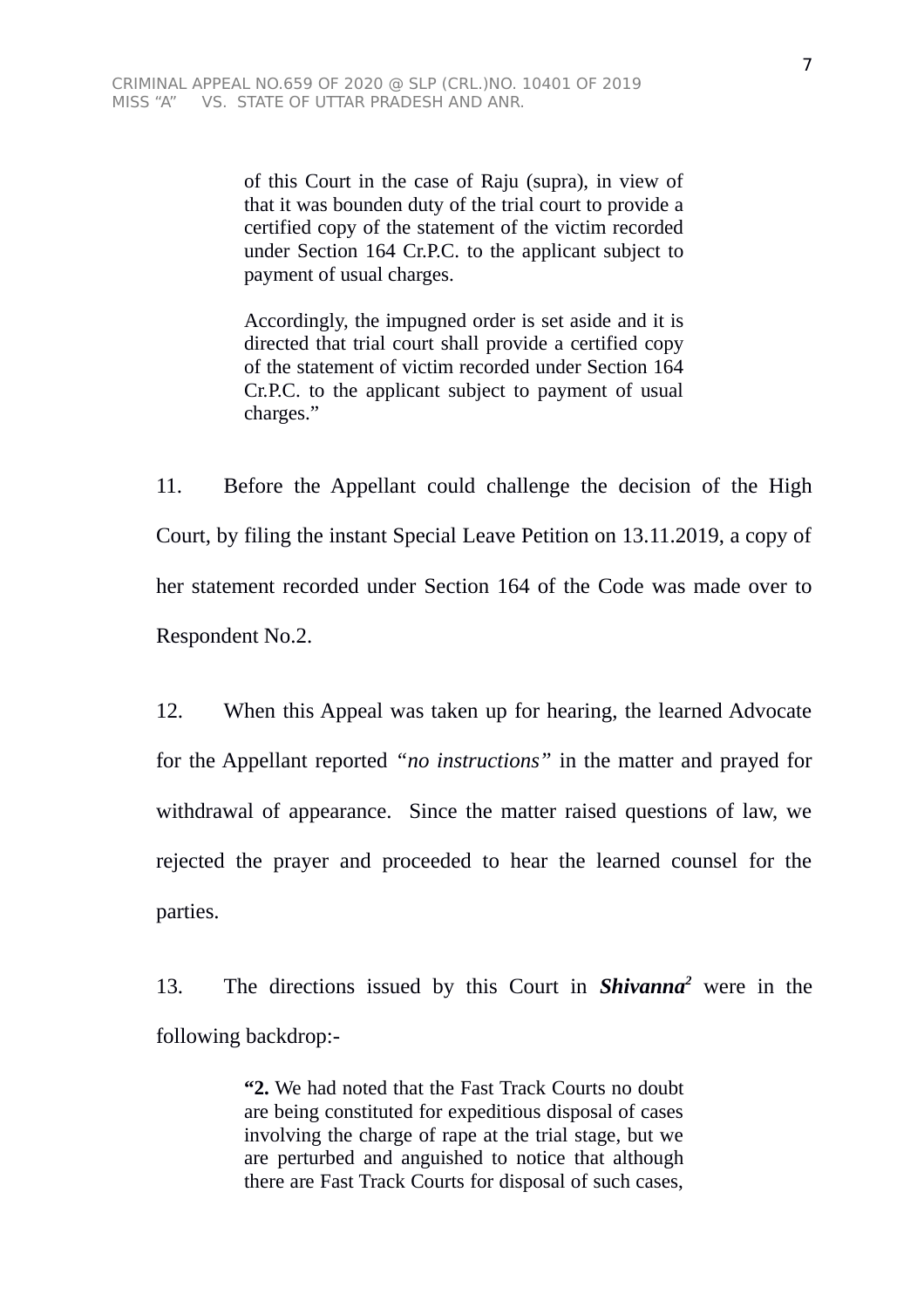we do not yet have a fast track procedure for dealing with cases of rape and gang rape lodged under Section 376 IPC with the result that such heinous offences are repeated incessantly.

**3.** We had further observed that there is a pressing need to introduce drastic amendments into CrPC in the nature of fast track procedure for Fast Track Courts when we considered just and appropriate to issue notice and called upon the Union of India to file its response as to why it should not take initiative and sincere steps for introducing necessary amendment into the Criminal Procedure Code, 1973 involving trial for the charge of "rape" by directing that all the witnesses who are examined in relation to the offence and incident of rape cases should be straightaway produced preferably before the Lady Judicial Magistrate for recording their statement to be kept in sealed cover and thereafter the same be treated as evidence at the stage of trial by producing the same in record in accordance with law which may be put to test by subjecting it to cross-examination. We were and are further of the view that the statement of victim should as far as possible be recorded preferably before the Lady Judicial Magistrate under Section 164 CrPC skipping over the recording of statement by the police under Section 161 CrPC to be kept in sealed cover and thereafter the same be treated as evidence at the stage of trial which may be put to test by subjecting it to cross-examination."

The directions issued by this Court were to the following effect:-

"**10.1.** Upon receipt of information relating to the commission of offence of rape, the investigating officer shall make immediate steps to take the victim to any Metropolitan/preferably Judicial Magistrate for the purpose of recording her statement under Section 164 CrPC. A copy of the statement under Section 164 CrPC should be handed over to the investigating officer immediately with a specific direction that the contents of such statement under Section 164 CrPC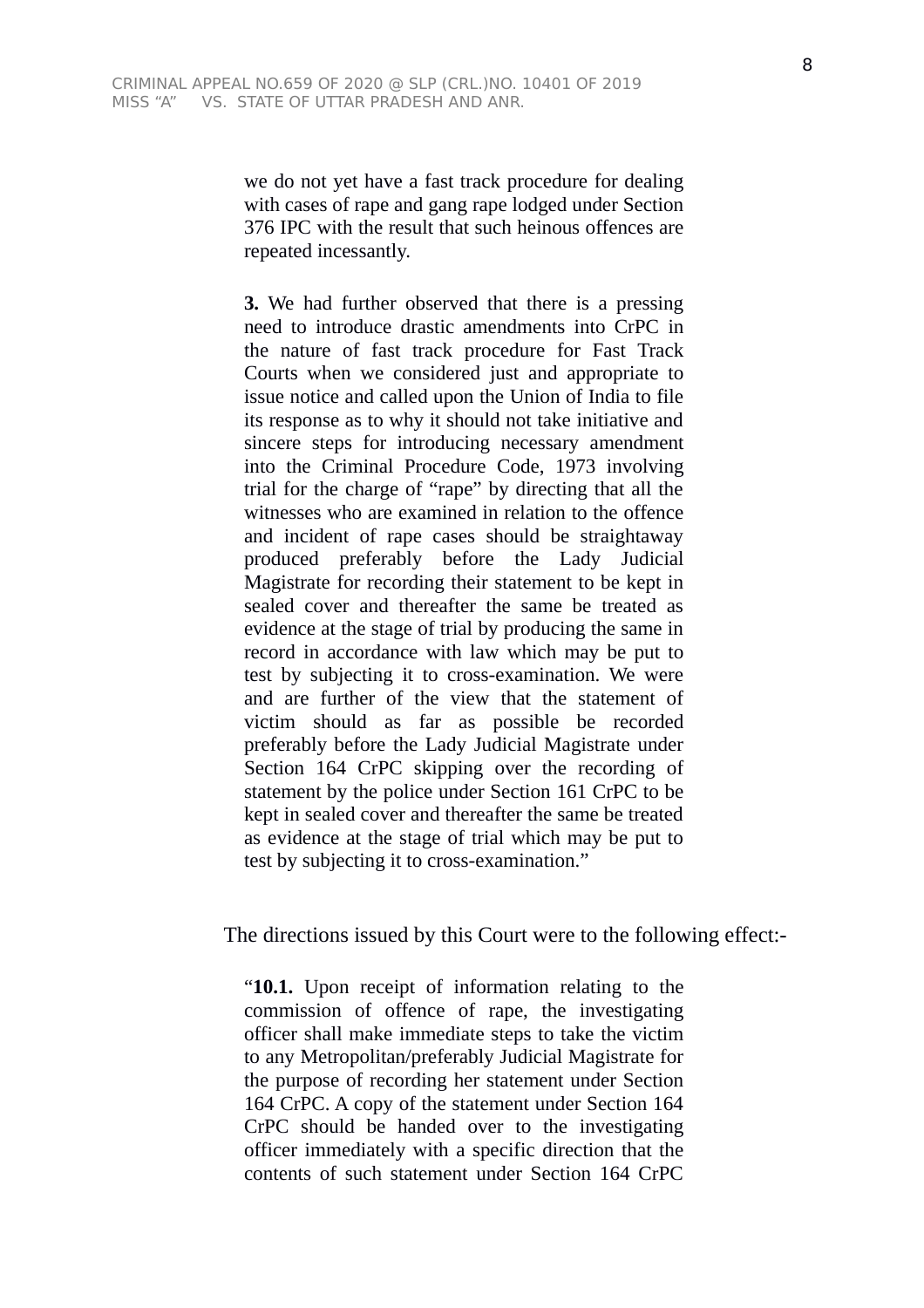should not be disclosed to any person till chargesheet/report under Section 173 CrPC is filed.

**10.2.** The investigating officer shall as far as possible take the victim to the nearest Lady Metropolitan/preferably Lady Judicial Magistrate.

**10.3.** The investigating officer shall record specifically the date and the time at which he learnt about the commission of the offence of rape and the date and time at which he took the victim to the Metropolitan/preferably Lady Judicial Magistrate as aforesaid.

**10.4.** If there is any delay exceeding 24 hours in taking the victim to the Magistrate, the investigating officer should record the reasons for the same in the case diary and hand over a copy of the same to the Magistrate.

**10.5.** Medical examination of the victim: Section 164- A CrPC inserted by Act 25 of 2005 in CrPC imposes an obligation on the part of investigating officer to get the victim of the rape immediately medically examined. A copy of the report of such medical examination should be immediately handed over to the Magistrate who records the statement of the victim under Section 164 CrPC."

14. It was, thus, directed by this Court that a copy of the statement of the victim recorded under Section 164 of the Code be handed over by the concerned Judicial Magistrate to the Investigating Officer with a specific direction that the contents of such statement under Section 164 of the Code should not be disclosed to any person till charge-sheet/report under Section 173 of the Code was filed.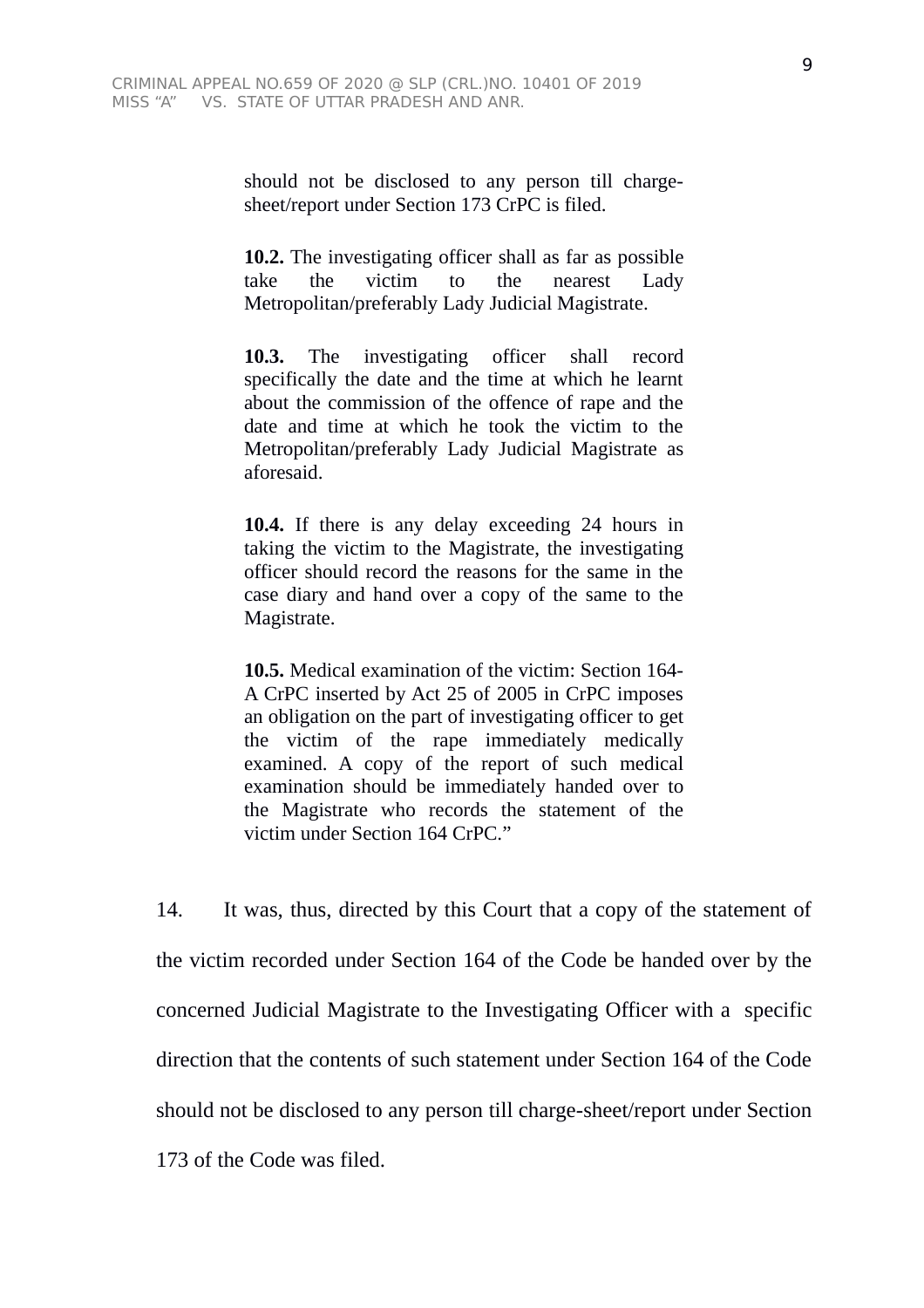15. The Scheme of the relevant provisions of the Code shows that after the conclusion of the investigation, an appropriate report under Section 173 of the Code is to be filed by the police giving information as required by Section 173. In terms of Section 190 of the Code, the concerned Magistrate may take cognizance of any offence *inter alia* upon a police report. At the stage of exercise of power under Section 190 of the Code, as laid down by this Court in number of decisions, the notable being the decision in *Bhagwant Singh vs. Commissioner of Police[4](#page-9-0) ,* the Magistrate may deem fit that the matter requires further investigation on certain aspects/issues and may pass appropriate direction. It is only after taking of the cognizance and issuance of process that the accused is entitled, in terms of Sections 207 and 208 of the Code, to copies of the documents referred to in said provisions.

The filing of the charge-sheet by itself, does not entitle an accused to copies of any of the relevant documents including statement under Section 164 of the Code, unless the stages indicated above are undertaken.

16. Thus, merely because the charge-sheet was filed by the time the High Court had passed the order in the present matter, did not entitle Respondent No.2 to a copy of the statement under Section 164 of the Code.

<span id="page-9-0"></span><sup>4</sup> (1985) 2 SCC 537 para 4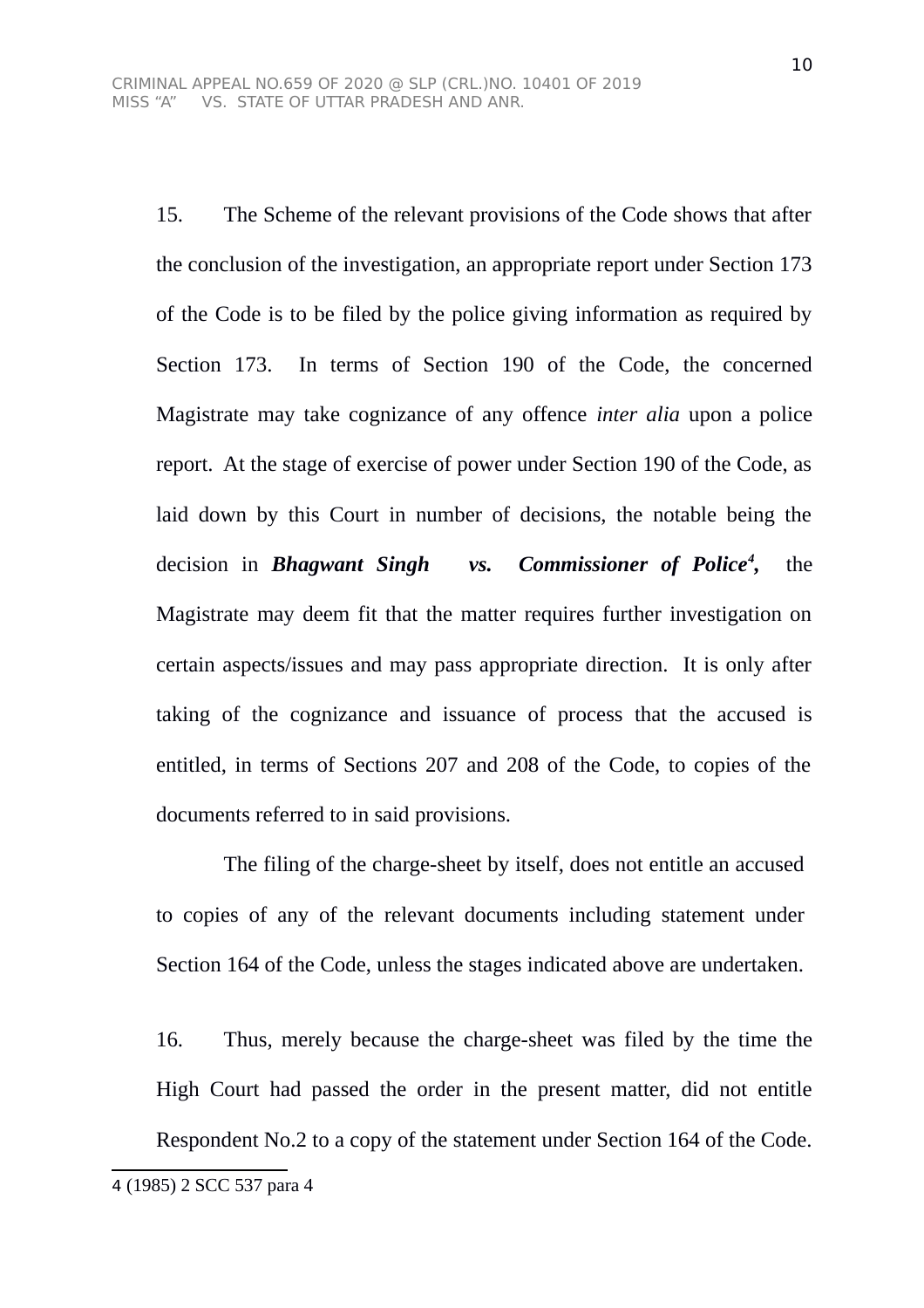17. That apart, the reason that weighed with the High Court in placing reliance on the decision of the Division Bench of the High Court rendered in the year 2012 which was before the directions were passed by this Court in *Shivanna<sup>2</sup>* was completely incorrect. As logical extension of the directions passed by this Court, no person is entitled to a copy of statement recorded under Section 164 of the Code till the appropriate orders are passed by the court after the charge-sheet is filed.

The right to receive a copy of such statement will arise only after cognizance is taken and at the stage contemplated by Sections 207 and 208 of the Code and not before. The application of Respondent No.2 was, therefore, rightly rejected by the Additional Sessions Judge and the order so passed did not call for any interference by the High Court.

18. In our view, the High Court completely erred in appreciating the directions issued by this Court, especially in a matter where the offences alleged against accused are of sexual exploitation. In such matters utmost confidentiality is required to be maintained. In our view, the High Court completely failed in that behalf.

19. Though, a copy of the statement recorded under Section 164 of the Code was made over to the accused, we must set aside the order passed by